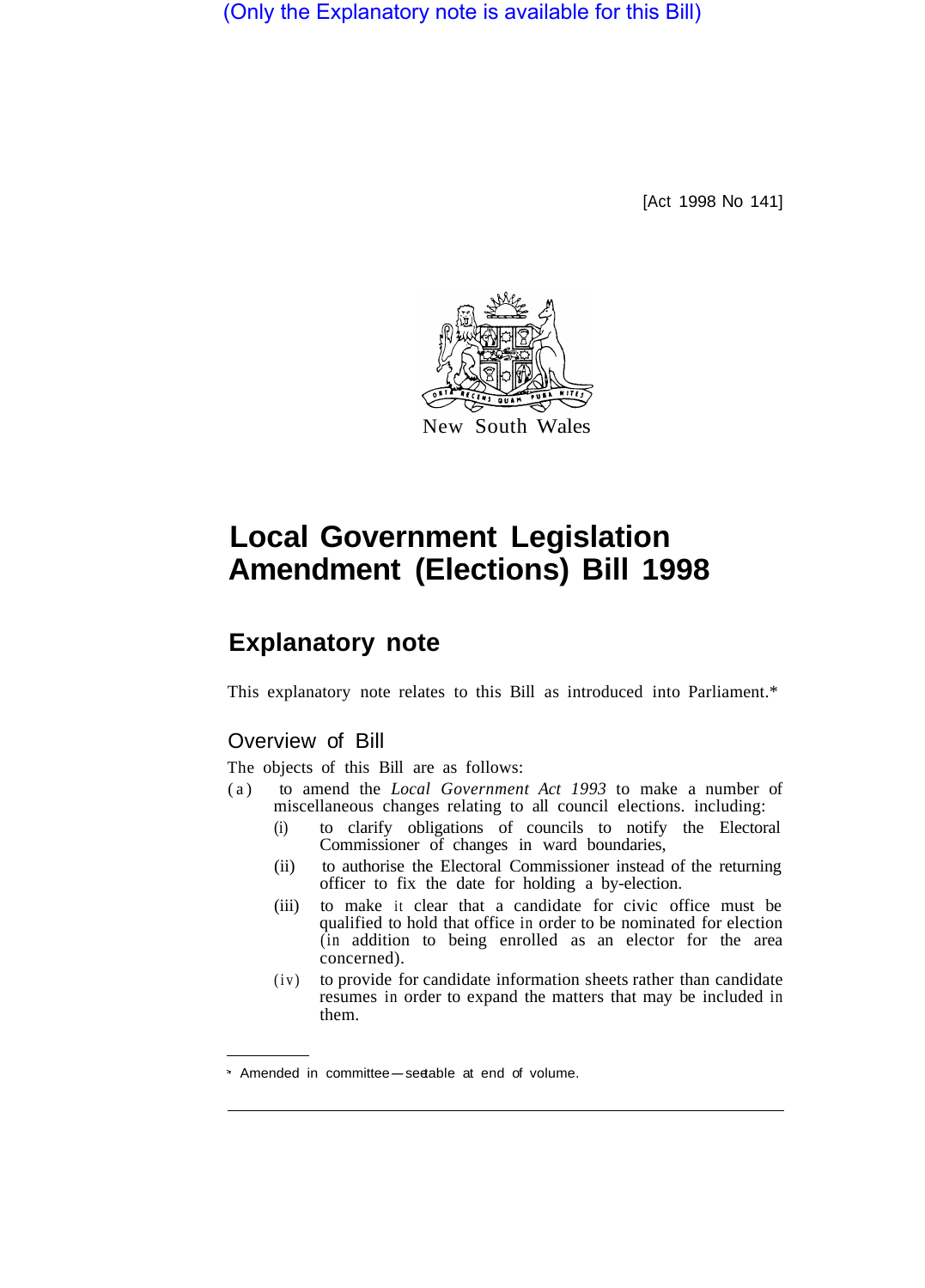Local Government Legislation Amendment (Elections) Bill 1998 [Act 1998 No 141]

Explanatory note

- (v) to allow group voting tickets at all council elections and not just at elections for council areas not divided into wards,
- (vi) to alter the procedure for recording a failure to vote,
- (vii) to require groups to make declarations of electoral contributions and expenditure,
- (viii) to extend the period for lodging declarations of electoral contributions and expenditure from 3 months to 4 months after an election,
- (b) to amend the *City of Sydney Act 1988* to make a number of miscellaneous changes relating to elections for the City of Sydney, including:
	- to provide for the updating of the roIl of non-residential electors for the purposes of each election, and to provide that those electors are not to be enrolled unless they duly apply for enrolment for the purposes of each such election, (i)
	- to require non-residential electors who are ratepaying lessees in the City to be residents of New South Wales (as is the case for non-resident electors who are occupiers of land in the City). (ii)
	- to ensure that non-residential electors (or, in the case of corporations. their nominees) are qualified as electors for the State parliament or the Commonwealth Parliament, including voting age qualification,  $(iii)$
	- to treat partnerships in the same way as corporations with respect to qualification for enrolment as non-residential electors. namely. to require them to nominate a single elector instead of each partner being qualified to vote.  $(iv)$

### Outline of provisions

**Clause 1** sets out the name (also called the short title) of the proposed Act.

**Clause 2** provides for the commencement of the proposed Act on a day or days to be appointed by proclamation.

**Clause 3** is a formal provision giving effect to the amendments to the *Local Government Act 1993* set out in Schedule 1.

**Clause 4** is a formal provision giving effect to the amendments to the *City of Sydney Act. 1988* set out in Schedule 2.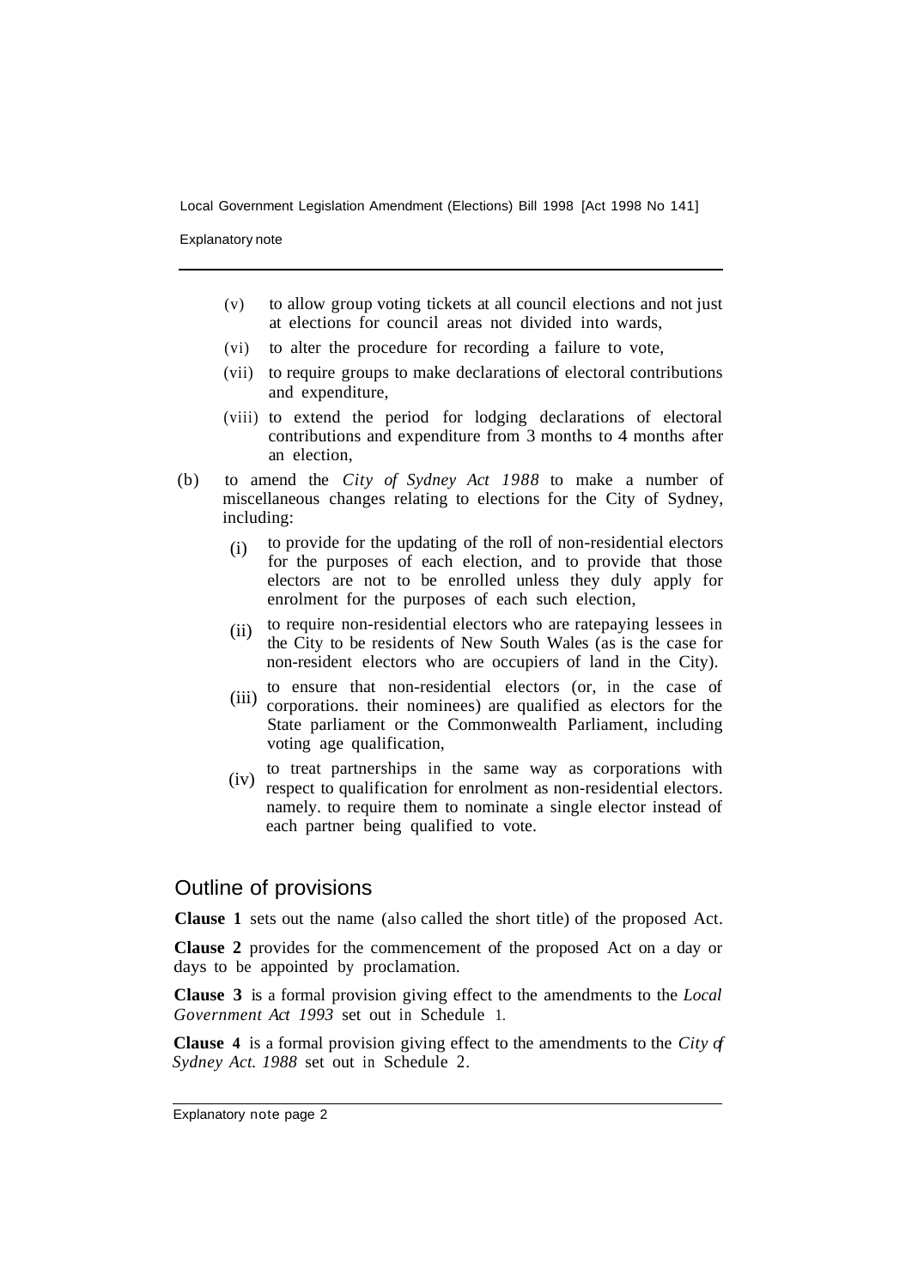Local Government Legislation Amendment (Elections) Bill 1998 [Act 1998 No 141]

Explanatory note

#### **Schedule 1 Amendment of Local Government Act 1993**

**Schedule 1** contains the changes to the *Local Government Act 1993*  mentioned above relating to all council elections.

**Schedule 1 [1]–[3]** clarify the obligations of councils to notify the Electoral Commissioner of changes in ward boundaries. The amendments make it clear that the changes are determined by councils and do not require the approval of the Electoral Commissioner.

**Schedule 1 [4]** authorises the Electoral Commissioner instead of the returning officer to fix the date for holding a council by-election.

**Schedule 1 [5]** makes it clear that a candidate for civic office must be qualified to hold that office in order to be nominated for election (in addition to being enrolled as an elector for the area concerned). Sections 274 and 275 of the *Local Government Act 1993* set out the qualifications for holding civic office.

**Schedule 1 [6]–[8]** provide for candidate information sheets in council elections rather than candidate resumes in order to expand the matters that may be included in them (for example, the inclusion of statements of future policies of the candidate).

**Schedule 1 [9]** allows group voting tickets at all council elections and not just at elections for council areas not divided into wards.

**Schedule 1 [10]–[16]** alter the procedure for recording a failure to vote and the action taken to deal with that failure. The amendments replace a procedure based on the making of notations on the electoral rolls used at an election with the procedure applicable in Commonwealth elections of the preparation of a separate list of non-voters. The amendments also update a superseded reference to courtesy letters under the *Justices Act 1902.* 

**Schedule l [17]–[20]** require groups at council elections to make declarations of electoral contributions and expenditure and extend the period for lodging declarations of electoral contributions and expenditure from 3 months to 4 months after a council election.

**Schedule I [21]** and **[22]** make amendments of a savings or transitional nature.

#### **Schedule 2 Amendment of City of Sydney Act 1988**

**Schedule 2** contains the changes to the *City of Sydney Act 1988* mentioned above relating to elections for the City of Sydney.

**Schedule 2 [l], [5], [8]–[13]** provide for the updating of the roll of non-residential electors for the purposes of each election for the City of Sydney. and provide that those electors are not to be enrolled unless they